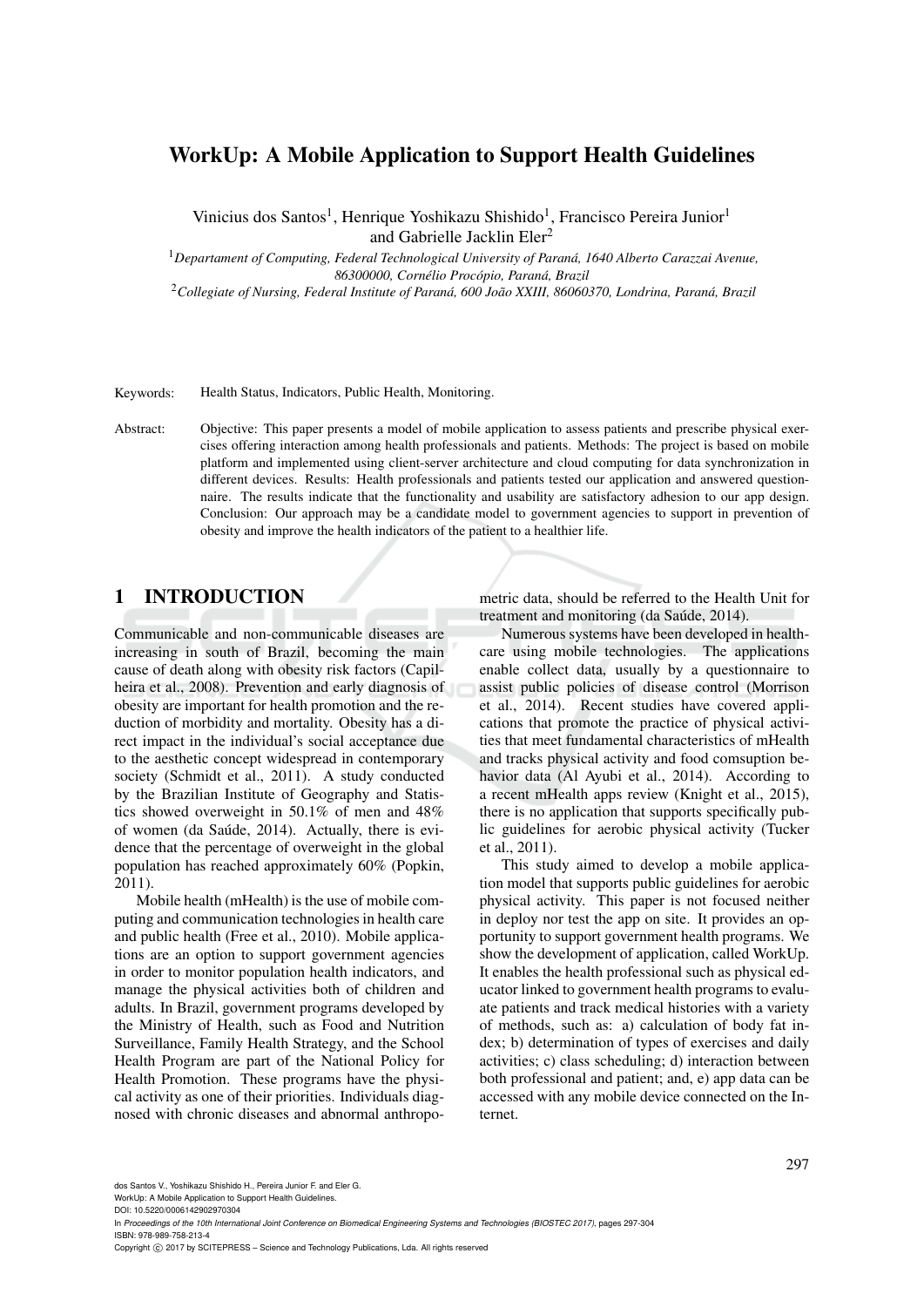The remaining part of the paper proceeds as follows: we discussed about related studies in second section. Section three presents the technologies, development process, software architecture, and tests and validation methods. In section four, the project implementation is presented. The fifth section is presented a qualitative evaluation about our design acceptance through users interview. Finally, we present our conclusion and limitations of our study in the section six.

## 2 RELATED WORK

Studies in several countries show success in combating obesity using physical activity together with combined interventions: changes to food/diet, increased physical activity, and behavioral strategies (Jebb et al., 2011; Turner et al., 2012). Face-to-face approaches are effective, but they are relatively expensive to implement, difficult to scale up, and do not suit those who work or live far from venues. The addition of mHealth apps in everyday life offers a practical and potentially cost-effective solution to the barriers of face-to-face approaches (Waterlander et al., 2014).

Researches demonstrated strong support for a mHealth weight management intervention; with 75% saying they would use a mobile app for weight management intervention (Gorton et al., 2011). Another study showed that the widespread use of information and communication technology tools offers an innovative and potentially beneficial avenue to increase the level of physical activity in Heart Failure (HF) patients (Franklin, 2015).

A survey performed in 2012, shows 50 applications available in Brazil within the health field, of which 20 belong only to the Android platform, 19 to the iOS platform, 6 on the Windows Phone platform, 1 supporting the three platforms (Diet and Health), and 4 common to Android and iOS platforms (SUS Procedures, SAESP, Measure One and Emagrecentro). They are mostly free (32 apps), but the Android platform leads to greater amount of paid applications. The content of more than half of these applications is aimed at professionals. The applications targeting the consumer public deal primarily with issues related to diet and physical conditioning (Bonome et al., 2012).

But still, comprehensive applications that enable a range of information about the patient and that allow the participation in the evolution process of his general state of health and weight are necessary. This is why we purposed and developed the WorkUp, based on users' needs becoming part of a National Policy for Health Promotion.

WorkUp, as other studies, has shown interest and adherence on the part of those involved. Some authors demonstrated that the success level of health services depends on the level of user acceptance and adoption (Sezgin and Yıldırım, 2014). Additional research is needed to explore several hypotheses. For example, if more engaging user interfaces, including easier navigation, simpler layouts, and refined aesthetics can contribute to the adherence of mHealth apps. Then, from this point of research design, the emerging studies should include more qualitative approaches and longitudinal studies in order to effectively understand the user's needs (Kaplan and Maxwell, 2005), which can strengthen the qualitative research conducted for the WorkUp.

## 3 METHODS

For the application's development, the system planning, design, and implementation were performed. Later, an evaluation of usability was applied in patients and health professionals.

#### 3.1 Technologies and Tools

We adopted Android platform due to its highly used technology, its ability to support wide hardware compatibility, and to offer many components that provide a good user interaction. The codification is based on Java and eXtended Markup Language (XML) files describe in the user interface. The Android Development Toolkit (ADT) was adopted for application test through the use of its virtual device emulator.

The artefacts and requirements were modelled in Unified Modelling Language (UML) to design system diagrams using Astah Community Edition. The database was designed in BrModelo software that generates database script commands. SQLite was the system database employed for data persistence due to its native support for Android, good performance and low resources usage. In Android Development Tools (ADT) contains a manager for SQLite databases in order to handle data manually during development.

WorkUp data is stored on the cloud to get a wide geographic access and allow users access to their synchronized data, regardless of the device. Web service technology was chosen to synchronize the local data with the cloud, as it works as a neutral technology that can transmit data and be easily adapted to any other technology.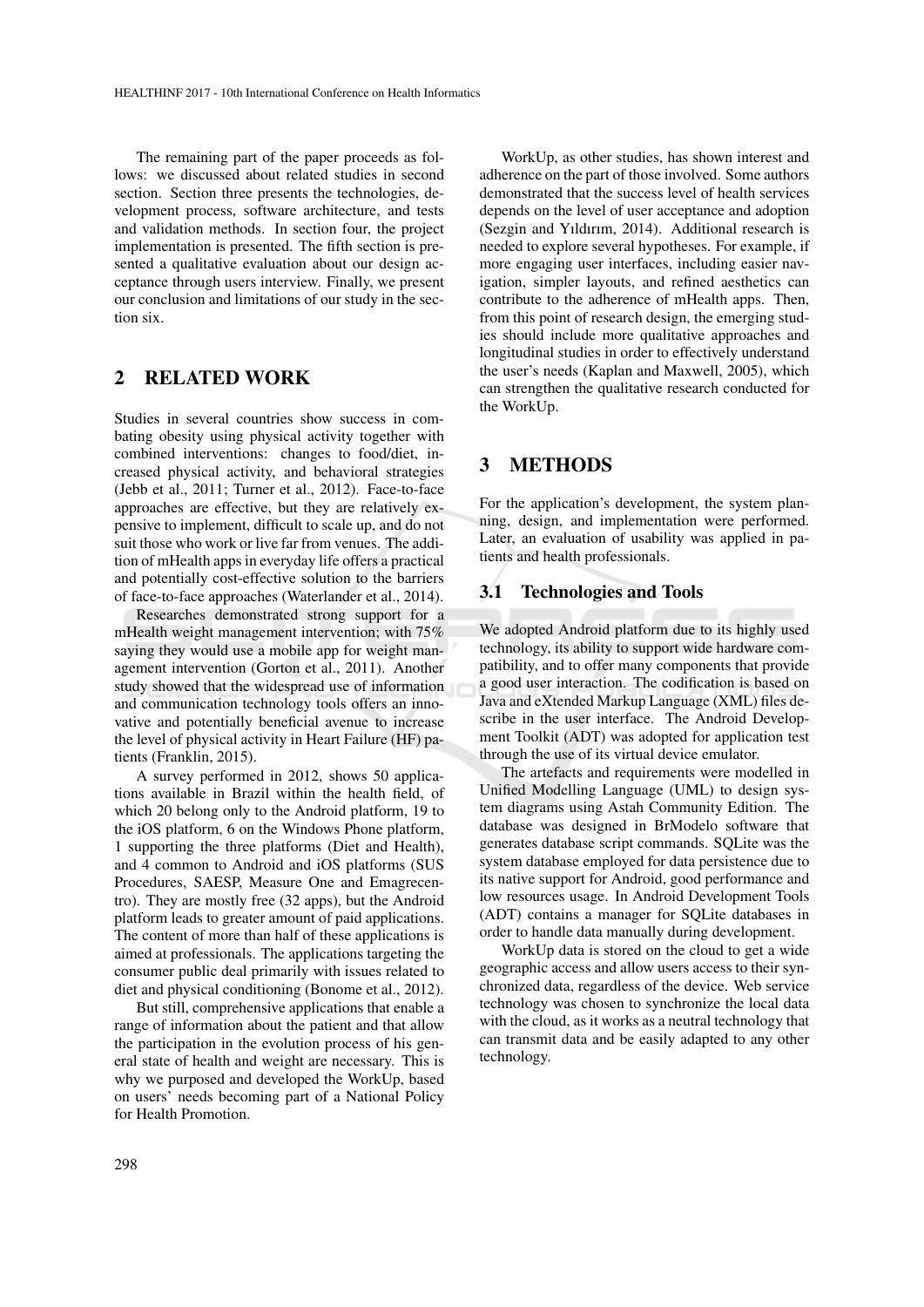#### 3.2 Data Synchronization

The application server was deployed on Amazon EC2 Services. The operating system was Linux Ubuntu 14.04, Java 8, and MySQL database to store all data through web services.

When our application is installed on a mobile device, it starts a service that periodically communicates with the data synchronization web service. Clients perform a query to check available updates in cloud database. The communication model is represented in Figure 1. If there is an update, the appropriate routine will be started automatically to synchronize the data.

The security of data communication can be treated in three ways. Firstly data is encrypted before it will be sent to server or retrieved from it. Before the data transmission to cloud, data is encrypted and its integrity is checked when arrives on the other side. In local SQLite database, there are libraries to encrypt data such as SQLCipher and SQLiteCrypt.



## 4 PROJECT RESULTS

This section describes our app structure and use-flow. Our application has two user types: health professional (HP) and patient (P). Each one performs different activities on app. Both user type share functionalities such as account activities and view patient assessment, training set and class schedule. However, there are particular functions, which each user type can access. Health professional are able to create patient assessments, create or reuse training sets and manage class schedules. These functionalities are organized in modules, which are detailed in Table 1.

The basic use-flow consists in both user types create an account on app. After, health professional should add a relationship with his respective patients. The patients list of a health professional must be defined by the health unit. The patient must accept the request for relationship with the health professional. For each patient, the health team can schedule an assessment in order to verify patient health indicators. This assessment can be performed periodically in order to track the patients' health progress. Then, the physical educator can create a training set based on patient's physical needs and send it to him. The execution of exercises is registered by the patient on app, and it can be visualized by the physical educator. According to health program policy, there is an option to the HP schedule classes with patients individually or in groups. If the patient agrees with proposed schedule, he can accept it. Otherwise, the patient can message his health professional asking another available time.

## 4.1 Profile Management and User Communication

Local data persistence and guidelines to allow communication between the mobile app and web service to validate login (F1) were some of the features implemented. The Facebook API was integrated to provide access to the app using a Facebook account (F2). A notification and synchronization service (F16) had to be created in order to keep communication between the patient and the professional. We have also developed functions such as search user (F5), with the option of adding other users to the contact list. As stated earlier, a professional can establish connection with several patients. When clicking on a patient, the professional can manage his patients through an interface that allows access to assessments, training prescriptions, class schedule, and the removal of the patient (F6) from his list. The concern of the third sprint was the implementation of the interfaces for personal data handling through control panels, where the user has access to information and can update it as desired (F7).

#### 4.2 Management of Assessments

The second module deals with the management of assessments. It was concerned in keeping some characteristics in data collection, such as the interfaces understanding, separation of each type of evaluation, upload to web server, and both view and delete assessments.

The patient assessment tool (F8) was divided into four parts: a) verification of goals with the new training routine and verification of cardiorespiratory health through the maximum blood pressure during exercise and blood pressure at rest, as shown in Figure 2a; b) questionnaire of medical history through Pfeiffer questionnaire, which detect if there is any history or risk involving cardiorespiratory shortcomings, pain, recurrent chronic problems in implementing physical activity, loss consciousness, coronary problems or some other risk factors (Figure 2b); c)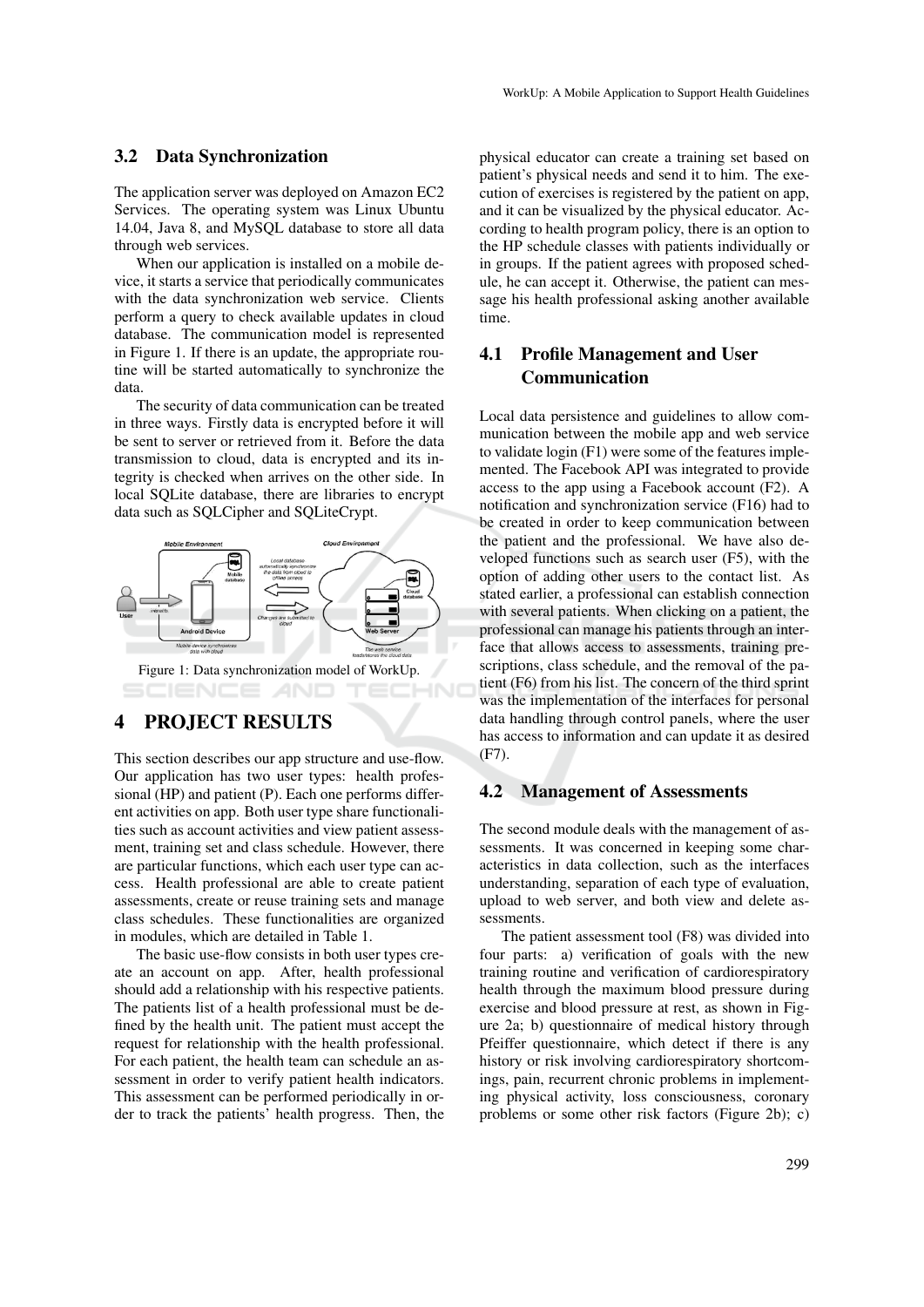| Use Case                   | ID                 | Functionality                                       | HP           | P | S |
|----------------------------|--------------------|-----------------------------------------------------|--------------|---|---|
| Manage Profile             | (F1)               | Standard login                                      | X            | X |   |
|                            | (F2)               | Facebook login                                      | X            | X |   |
|                            | (F3)               | Create a standard account                           | X            | X |   |
|                            | (F4)               | Request relationship to professional                | X            |   |   |
|                            | (F5)               | Search a user                                       | X            | X |   |
|                            | (F <sub>6</sub> )  | View assessments, training set, schedule of patient | $\mathbf{X}$ | X |   |
|                            | (F7)               | Update account                                      | X            | X |   |
|                            | (F8)               | Create a new patient assessment                     | X            |   |   |
| Perform Assessment         | (F9)               | Send collected data to server                       |              |   | X |
|                            | (F10)              | Notify patient if new assessment is available.      |              |   | X |
|                            | (F11)              | Create a training set                               | X            |   |   |
| <b>Training Management</b> | (F12)              | Send completed exercise to server                   |              |   | X |
|                            | (F13)              | Reuse a training set                                | X            |   |   |
| Class Schedule             | (F14)              | Schedule a new class                                | X            |   |   |
|                            | (F15)              | Confirm a class schedule                            |              | X |   |
| Non-functional             | (F <sub>16</sub> ) | Notification and synchronization service            |              |   | X |

Table 1: Functionalities of each use-case allowed for Health Professional (HP), Patient (P), and System (S).

the body fat assessment through a variety of skinfold methods; and, d) perimetry assessment, which enables log measures of body parts. Beyond the numerical evaluation functionality was integrated using the smartphone camera for photographic record of the evaluated body members.



Figure 2: Evaluation management screens: (a) Objectives and blood pressure; (b) Questionnaire (QPAF); (c) Body fat calculation.

Existent apps adopt a unique skinfold method. However, each professional need a specific application, according to the physical characteristics of the patient. So, in this sense, WorkUp has a variety of skinfold methods to calculate body fat. We have implemented both Jackson Pollock 3 and 7-site, and Guedes methods. At the end of each assessment, the professional needs Internet access to send the collected data (F9) and automatically notify the patient (F10) that there is a new assessment available.

## 4.3 Training Management

The training has two types of exercises, which can be created by the own professional. Some rules were added to the application to improve system usability. After, it was marked by the inclusion of functionality to create a training list (F11) according to the purpose of the patient, inserting both aerobic and anaerobic exercises. Only the professional can mount the training set, leaving the patient with the exercises only. Following the conclusion of training, the patient's collected data are sent to a web database (F12) and will be available for professional access to track the patient's evolution.

These functionalities were developed and are shown in Figure 3. The training sessions that have already been created can be reused by the professional (F13), as shown in Figure 3a. In order to add a new training, it is necessary to enter a name, add exercises by clicking on the +1 button (Figure 3b), and view the registered exercises classified between aerobic and anaerobic (Figure 3c), with name, duration, repetition times, and rest duration (Figure 3d).

#### 4.4 Class Management

This module allows the application to control the class scheduling (F14) to improve communication between patient/professional. To use it, the patient needs to bound to the professional, so the patient can schedule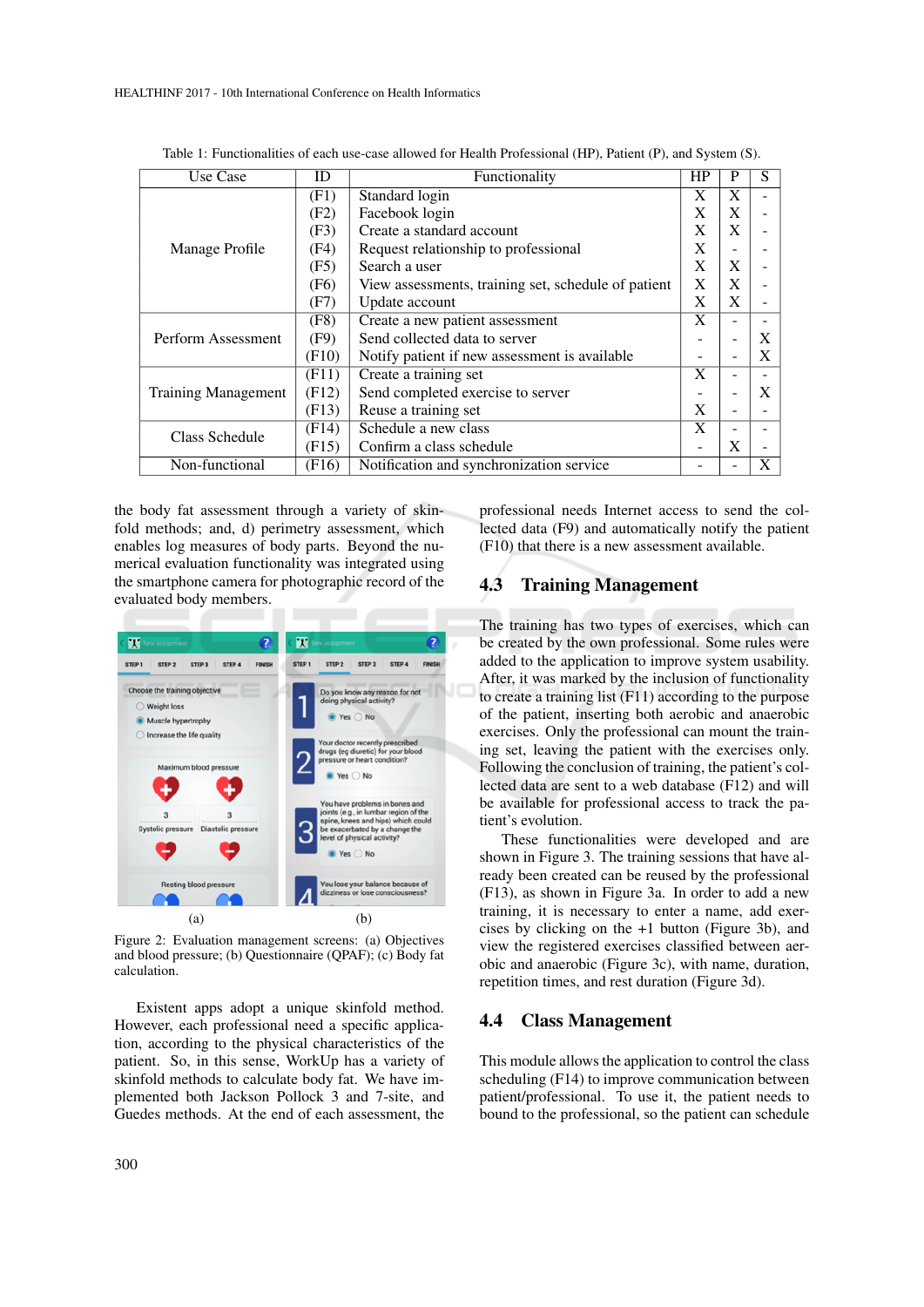



Figure 3: Training management screens: (a) My trainings; (b) Edit training; (c) Registered exercises; (d) Characteristics of exercises.

a new class and the health professional can accept it or not. For a confirmation of a new class (F15), it is necessary that both agree and confirm the date and time. If there are any changes, both users will be notified by the system.

For the scheduling of a new class, the interface displayed in Figure 4a was built, requiring the patient/professional to select a date and time, with the ability to verify if the selected time is available. Users are notified to change the status of the class to confirmed, registering the schedule of classes. (Figure 4b).

In addition, we have considered good practices for interface design in order to assist the user of our application.



Figure 4: Classes management screens: (a) Schedule new class; (b) User calendar.

# 5 EVALUATION

In order to validate our purpose, we adopted the qualitative research approach because it reveals a target audience's range of behaviour and perceptions. It uses in-depth opinions of small groups of people to support the construction of hypotheses through descriptive statements. The categories extracted from the answers of the participants were: a) effective registration method; b) ability to monitor more patients; c) accessibility of information; d) information distortion; and, e) interface and restrictions.

Sixteen participants, including health professionals and patients in both Cornélio Procópio and Sertaneja cities, located in south Brazil, tested our application.

Several interfaces were sketched and tested by four health professionals and twelve patients. The app validation was performed by 17 questions focused on usability of the system. Participants were divided into HP1 to HP4 (Health Professional) and P1 to P12 (Patients). Participants were asked to download the application in order to explore and test the app functionality. Next, the participants were requested to answer the questionnaire. All data, comments, suggestions and detected problems were analyzed and used as a source of information to evaluate the system. Responses were categorized and described19-21 as: a) effective registration method for physical educators; b) ability to monitor more patients; c) accessibility of information; d) information distortion; and, e) interface and restrictions.

• Effective registration method As main results,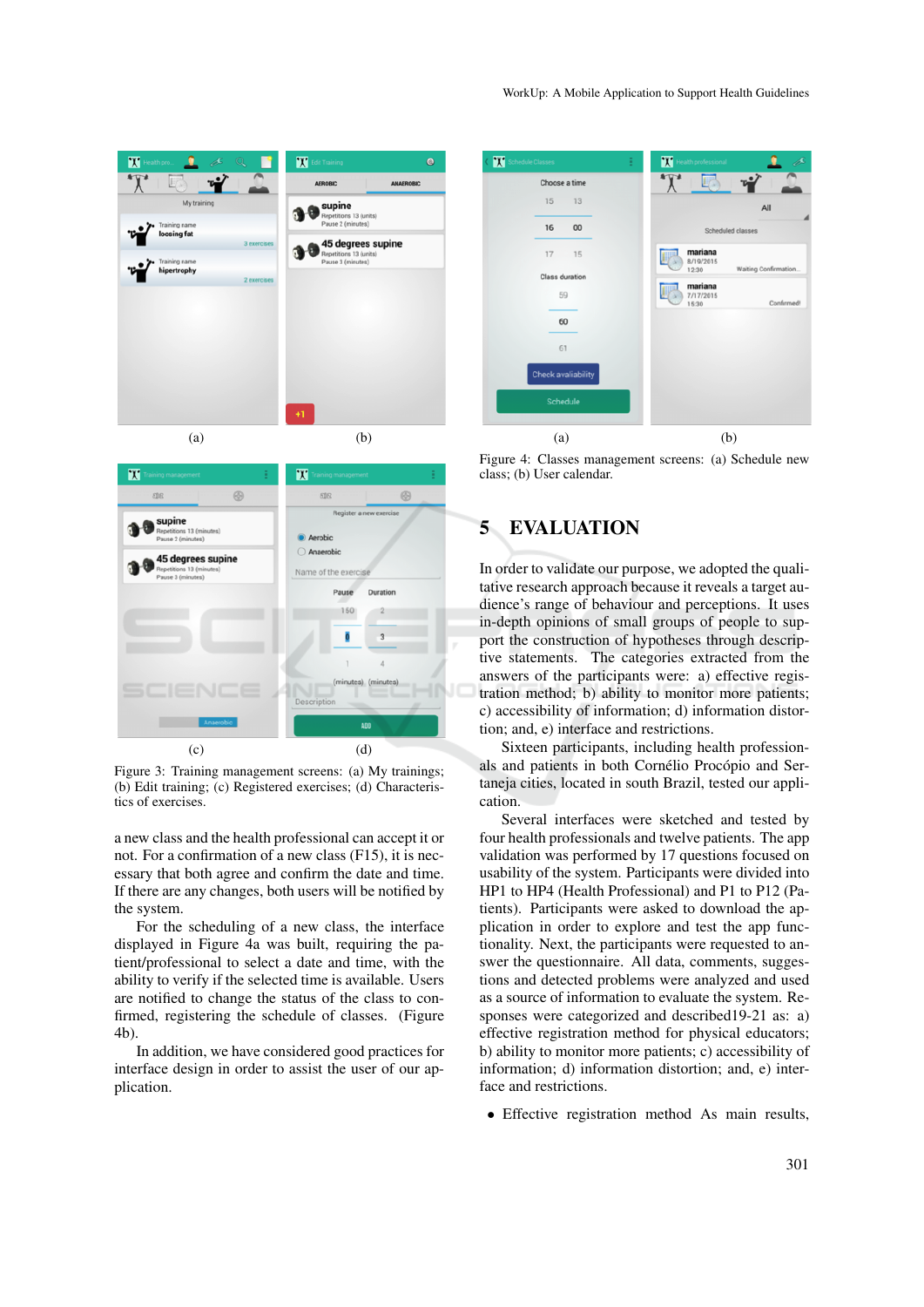participants emphasized that the control of physical activity is important for physical educators. Interviewed professionals highlighted the need to establish goals and analyze if the results obtained have achieved them. According to the answers, it is difficult to investigate the causes of inefficiency in the physical training because of the lack of effective registration methods to collect the patient's exercise routine. Table 2 presents the users reports referring to the registration method.

Table 2: User experience report about effective registration method from Health Professionals (HP).

| User experience report                                 |  |  |  |
|--------------------------------------------------------|--|--|--|
| HP 1: "It is difficult to monitor patients efficiently |  |  |  |
| without a digital record. Most of the time there       |  |  |  |
| is only an initial assessment and a pre-prepared       |  |  |  |
| program for the patient to conduct over a period       |  |  |  |
| of time without a complete record of case histories    |  |  |  |
|                                                        |  |  |  |
| and prescribed activities."                            |  |  |  |
| HP 2: "You need an environment where the               |  |  |  |
| teacher can record all information, such as            |  |  |  |
| lessons, exercises and schedules, in order to effec-   |  |  |  |
| tively monitor the patient. In addition, through the   |  |  |  |

and visualize where the gaps are in training. HP 3: "It is necessary to check how the patient's training was in relation to the time for without this analysis, all is vague."

HP 4: "I need to know if the patient is actually losing weight with the training, and if the tracing objective is being achieved."

- Ability to monitor more patients It is common for a health professional to track multiple patients at the same time. This scenario is unfavorable for the quality of training provided to patients. Some interviewees pointed out that our app could help professionals to follow a larger number of patients with high quality. Table 3 shows the discourse of users that have tested the application, analyzing the resources to follow multiple patients.
- Accessibility of information Among the questions, the accessibility of the information required for patients' assessment was mentioned. The health professionals noted that some data are relatively complicated to extract, but are necessary for the proper development of activities, as described in Table 4.
- Information distortion The professionals point out that, in some cases, patients promote distortions in data collection, omitting important information about their health status (Table 5). There are cases

Table 3: User experience reports about ability to monitor more patients.

| User experience report                              |  |  |  |
|-----------------------------------------------------|--|--|--|
| HP 2: " I have on hand an easy way to record        |  |  |  |
| the data of my patients, which this training should |  |  |  |
| follow. In addition, the                            |  |  |  |
| schedule allows better distribution of times so I   |  |  |  |
| can organize myself."                               |  |  |  |
| HP 3: "It bothers me not keeping up with the pa-    |  |  |  |
| tients, and not even knowing their workout for that |  |  |  |
| day, because I cannot handle                        |  |  |  |
| looking at the previous training and make the out-  |  |  |  |
| line of the next."                                  |  |  |  |
|                                                     |  |  |  |

Table 4: User experience report about accessibility of information.

| User experience report                                  |  |  |  |
|---------------------------------------------------------|--|--|--|
| HP 1: " I have on hand an easy way to record            |  |  |  |
| the data of my patients, which this training should     |  |  |  |
| follow. In addition, the schedule allows better dis-    |  |  |  |
| tribution of times so I can organize myself."           |  |  |  |
| HP 2: "It bothers me not keeping up with the pa-        |  |  |  |
| tients, and not even knowing their workout for that     |  |  |  |
| day, because I cannot handle looking at the previ-      |  |  |  |
| ous training and make the outline of the next."         |  |  |  |
| P4: "I think the data is very specific and under-       |  |  |  |
| standing it is complex."                                |  |  |  |
| P11: "At first sight, the need for data is difficult to |  |  |  |
| understand, but once it is properly explained it is     |  |  |  |
| easy to understand its importance."                     |  |  |  |

where patients find unnecessary to fill out personal data in the application. The patient generally has no idea of the importance of evaluation for the prescription of activities.

Table 5: User experience report about distortion of information.

| User experience report                              |  |
|-----------------------------------------------------|--|
|                                                     |  |
| HP 1: "There are some points that can be filled in- |  |
| correctly, which can work as a motivation to create |  |
| new ways to reduce distortions."                    |  |
| HP 2: "The system as presented does not have        |  |
| methods that can prevent inconsistencies, for ex-   |  |
| ample, a patient who does not perform the exer-     |  |
| cises correctly."                                   |  |
| P7: "We cannot guarantee that the data entered by   |  |
| the patients during the execution of exercises are  |  |
| really reliable."                                   |  |
| P10: "This app would be of little use because I'm   |  |
| not used to perform this type of control."          |  |

• Interface and restrictions When participants were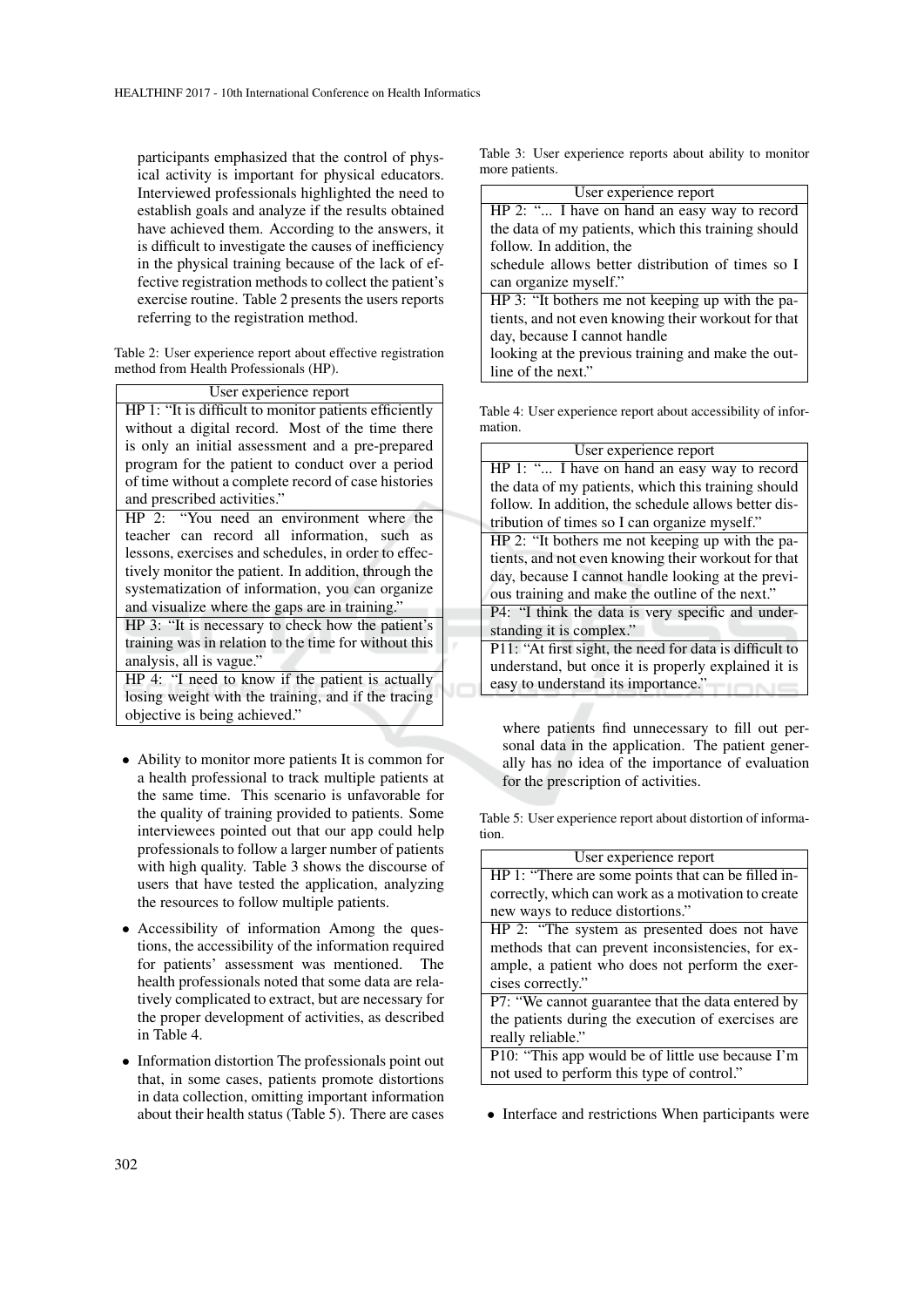asked about the interface, system language, efficiency in performing the activities, arrangement of dialog boxes, error messages, and system iconography, there were no serious abnormality highlighted. But the health professionals pointed out that a more restrictive system would be interesting for more effectiveness in achieving results (Table 6).

Table 6: User experience report about interface and application restrictions.

| User experience report                                |  |  |
|-------------------------------------------------------|--|--|
| HP 3: "The application is very pleasing to the eye    |  |  |
| and easy to understand."                              |  |  |
| HP 4: "It would be interesting if there was a way     |  |  |
| to make it easier for patients to access the training |  |  |
| to be carried out."                                   |  |  |
| P6: "The interface is pretty nice and does not        |  |  |
| show navigation problems."                            |  |  |

P9: "I found no serious problems."

P12: "Some data is complicated to collect and understand, it needs an improved interface."

# 6 CONCLUSION

Physical evaluation software has been developed to desktop computers. However, with popularization of mobile technologies, the adoption of mobile apps is undoubtedly a useful solution. For health professionals, the advantage of portability overcomes some barriers and allows the tracking of training, improving professional-patient communication, and allowing the follow-up of training guidelines with more effectiveness.

The WorkUp can be a model to support health agencies to promote a healthier life and keep record of the patient physical assessments. The application also provides users with the ability to keep tracking important health indicators that show the patient's evolution. As pointed out earlier, mobile technology is constantly evolving in the applications market, that is, every day there are new startups focusing on health and exercise routines. Therefore, WorkUp has to add up to this scenario, providing important information for health professionals. This information can assist professionals to achieve better results and improve the quality of life of their patients.

A limitation of this study relates to the performance of physical activities, as WorkUp currently restricts to patients the ability to perform physical activities proposed by a professional. However, these mechanisms are dependent on the use of the correct

interface. The system is not integrated to sensors. Thus, for future work the integration of these technologies will be accomplished to provide better control of physical activities.

## ACKNOWLEDGEMENTS

The authors acknowledge the support of UTFPR.

## **REFERENCES**

- Al Ayubi, S. U., Parmanto, B., Branch, R., and Ding, D. (2014). A persuasive and social mhealth application for physical activity: A usability and feasibility study. *JMIR mHealth and uHealth*, 2(2).
- Bonome, K. d. S., Di Santo, C., Prado, C., Sousa, F., and Pisa, I. (2012). Disseminação do uso de aplicativos móveis na atenção a saúde. In XIII Congresso *Brasileiro de Informatica em Sa ´ ude ´* .
- Capilheira, M. F., Santos, I. S., Azevedo Jr, M. R., and Reichert, F. F. (2008). Risk factors for chronic noncommunicable diseases and the carmen initiative: a population-based study in the south of brazil. *Cadernos de Saude Publica*, 24(12):2767–2774.
- da Saúde, M. (2014). Strategies for the care of the per*son with chronic disease: Obesity*. Departamento de Atenção Básica.
- Franklin, N. C. (2015). Technology to promote and increase physical activity in heart failure. *Heart failure clinics*, 11(1):173–182.
- Free, C., Phillips, G., Felix, L., Galli, L., Patel, V., and Edwards, P. (2010). The effectiveness of m-health technologies for improving health and health services: a systematic review protocol. *BMC Research Notes*, 3(1):250.
- Gorton, D., Dixon, R., Maddison, R., Mhurchu, C. N., and Jull, A. (2011). Consumer views on the potential use of mobile phones for the delivery of weight-loss interventions. *Journal of Human Nutrition and Dietetics*, 24(6):616–619.
- Jebb, S. A., Ahern, A. L., Olson, A. D., Aston, L. M., Holzapfel, C., Stoll, J., Amann-Gassner, U., Simpson, A. E., Fuller, N. R., Pearson, S., et al. (2011). Primary care referral to a commercial provider for weight loss treatment versus standard care: a randomised controlled trial. *The Lancet*, 378(9801):1485–1492.
- Kaplan, B. and Maxwell, J. A. (2005). Qualitative research methods for evaluating computer information systems. In *Evaluating the organizational impact of healthcare information systems*, pages 30–55. Springer.
- Knight, E., Stuckey, M. I., Prapavessis, H., and Petrella, R. J. (2015). Public health guidelines for physical activity: is there an app for that? a review of android and apple app stores. *JMIR mHealth and uHealth*, 3(2).